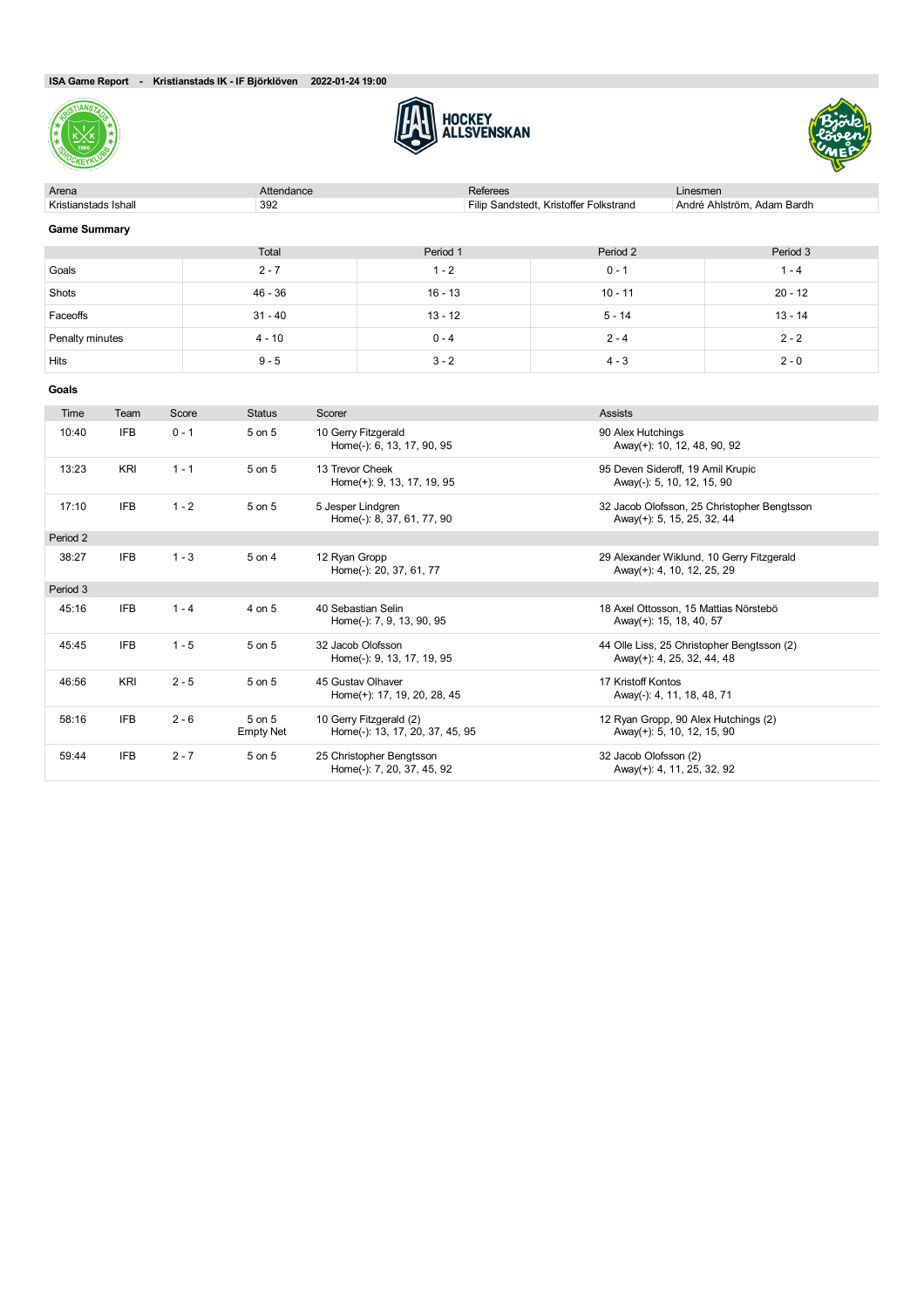# $\mathbf{G}$

### **Player Summary**

| Player                  | SOG            | Goals | <b>Assists</b> | Points | $+/-$       | <b>PIM</b>     | <b>Hits</b>    | <b>Blocks</b>  | <b>FO</b> | FO%     | <b>Shifts</b> | <b>TOI</b> |
|-------------------------|----------------|-------|----------------|--------|-------------|----------------|----------------|----------------|-----------|---------|---------------|------------|
| 6 Theo Nordlund         | 2              |       |                |        | $-1$        |                |                |                |           |         | 16            | 12:13      |
| 7 Nikolai Skladnichenko | 3              |       |                |        | $-2$        |                |                |                | $2 - 2$   | 50,00%  | 18            | 13:04      |
| 8 Robin Carlsson        | $\overline{2}$ |       |                |        | $-1$        |                |                |                | $1 - 5$   | 16,67%  | 14            | 10:14      |
| 9 Viktor Grahn          | 1              |       |                |        | $-1$        |                |                | 2              |           |         | 25            | 17:43      |
| 13 Trevor Cheek         | 4              |       |                | 1      | $-3$        | $\overline{2}$ |                |                | $8 - 4$   | 66.67%  | 25            | 20:16      |
| 16 Isak Renemark        |                |       |                |        | 0           |                |                |                |           |         | 6             | 03:28      |
| 17 Kristoff Kontos      | 4              |       |                | 1      | $-1$        |                |                |                | $10 - 9$  | 52,63%  | 23            | 20:50      |
| 19 Amil Krupic          | 6              |       |                | 1      | $+1$        |                |                |                |           |         | 28            | 23:34      |
| 20 Erik Flood           |                |       |                |        | $-1$        |                |                | $\overline{2}$ |           |         | 28            | 20:47      |
| 22 Theodor Pistek       |                |       |                |        | 0           |                |                |                |           |         | 14            | 12:42      |
| 28 Linus Pettersson     | $\overline{2}$ |       |                |        | $+1$        |                |                |                |           |         | 19            | 15:24      |
| 37 Gustav Bouramman     | 3              |       |                |        | $-3$        |                |                |                |           |         | 27            | 20:44      |
| 41 Melker Eriksson      |                |       |                |        | $\mathbf 0$ |                |                |                | $4 - 7$   | 36,36%  | 15            | 10:11      |
| 45 Gustav Olhaver       | 3              |       |                | 1      | $-1$        |                |                |                |           |         | 20            | 15:17      |
| 61 Malte Sjögren        |                |       |                |        | $-1$        |                |                |                |           |         | 20            | 16:06      |
| 77 Herman Hansson       | $\overline{4}$ |       |                |        | $-1$        |                | 2              |                | $1 - 0$   | 100,00% | 20            | 16:49      |
| 90 Rikard Olsén         | $\overline{2}$ |       |                |        | $-3$        | $\overline{2}$ | $\overline{2}$ |                |           |         | 21            | 15:24      |
| 92 Dennis Svensson      | 3              |       |                |        | $-1$        |                |                |                | $4 - 12$  | 25,00%  | 22            | 13:31      |
| 95 Deven Sideroff       | 6              |       |                | 1      | -3          |                |                |                | $1 - 1$   | 50,00%  | 25            | 20:43      |

| Goalkeeper             | Saves | GA | <b>SWA</b> | Saves% | PP SVS% EQ SVS% |        | Shutout | <b>PIM</b> | <b>TOI</b> |
|------------------------|-------|----|------------|--------|-----------------|--------|---------|------------|------------|
| <b>Frederik Dichow</b> | 29    |    |            | 82.86% | 80.00%          | 85,71% |         |            | 56:17      |
| 30 Olof Lindbom        |       |    |            |        |                 |        |         |            |            |



## **Player Summary**

| Player                   | <b>SOG</b>     | Goals          | <b>Assists</b> | Points       | $+/-$       | <b>PIM</b>     | <b>Hits</b> | <b>Blocks</b>  | <b>FO</b> | FO%    | <b>Shifts</b> | <b>TOI</b> |
|--------------------------|----------------|----------------|----------------|--------------|-------------|----------------|-------------|----------------|-----------|--------|---------------|------------|
| 4 Tyler Nanne            | 2              |                |                |              | $+1$        |                |             |                |           |        | 27            | 17:47      |
| 5 Jesper Lindgren        | 2              | 1              |                | $\mathbf 1$  | $+1$        |                |             |                |           |        | 35            | 22:26      |
| 10 Gerry Fitzgerald      | 4              | $\overline{2}$ | 1              | 3            | $+1$        |                | 1           |                | $7 - 4$   | 63,64% | 16            | 10:29      |
| 11 William Eriksson      |                |                |                |              | 0           |                |             | 1              | $1 - 2$   | 33,33% | 23            | 17:39      |
| 12 Ryan Gropp            | 3              | 1              | 1              | 2            | $+1$        |                |             |                |           |        | 16            | 11:35      |
| 13 Fredric Andersson     | $\overline{2}$ |                |                |              | 0           |                |             |                | $12 - 9$  | 57,14% | 26            | 15:51      |
| 15 Mattias Nörstebö      | 3              |                | 1              | 1            | $+2$        |                |             |                |           |        | 32            | 21:14      |
| 16 Felix Girard          |                |                |                |              | $\mathbf 0$ |                |             |                | $6 - 3$   | 66,67% | 14            | 09:52      |
| 18 Axel Ottosson         | 3              |                | 1              | $\mathbf{1}$ | $\mathbf 0$ |                |             |                | $8 - 7$   | 53,33% | 21            | 15:46      |
| 25 Christopher Bengtsson | $\overline{2}$ | 1              | $\overline{2}$ | 3            | $+3$        |                |             |                |           |        | 17            | 11:48      |
| 29 Alexander Wiklund     |                |                | 1              | 1            | $\mathbf 0$ |                |             |                |           |        | 19            | 12:58      |
| 32 Jacob Olofsson        | $\overline{2}$ | 1              | $\overline{2}$ | 3            | $+3$        |                |             |                | $6 - 6$   | 50,00% | 17            | 12:06      |
| 40 Sebastian Selin       | $\overline{2}$ | 1              |                | 1            | $+1$        |                | 1           |                |           |        | 21            | 13:42      |
| 43 Alexander Popovic     |                |                |                |              | $\Omega$    |                |             |                |           |        |               |            |
| 44 Olle Liss             | 2              |                | 1              | 1            | $+2$        |                | 1           |                |           |        | 15            | 10:23      |
| 48 Daniel Rahimi         | $\overline{2}$ |                |                |              | $+1$        | 4              |             | $\overline{2}$ |           |        | 34            | 23:53      |
| 57 Karl Johansson        | 2              |                |                |              | $+1$        | $\overline{2}$ |             |                |           |        | 30            | 18:47      |
| 71 Gustav Possler        | 2              |                |                |              | $-1$        | $\overline{2}$ |             |                |           |        | 19            | 16:38      |
| 90 Alex Hutchings        | 1              |                | $\overline{2}$ | 2            | $+1$        |                |             |                |           |        | 20            | 13:46      |
| 92 Viljami Juusola       |                |                |                |              | $+2$        |                |             | 4              |           |        | 19            | 13:20      |

| Goalkeeper           | Saves | GA | <b>SWA</b> | Saves% |         | PP SVS% EQ SVS% | Shutout | <b>PIM</b> | <b>TOI</b> |
|----------------------|-------|----|------------|--------|---------|-----------------|---------|------------|------------|
| 30 Joona Voutilainen |       |    |            |        |         |                 |         |            |            |
| 53 Claes Endre       | 44    |    | 16         | 95.65% | 100,00% | 94.74%          |         |            | 60:00      |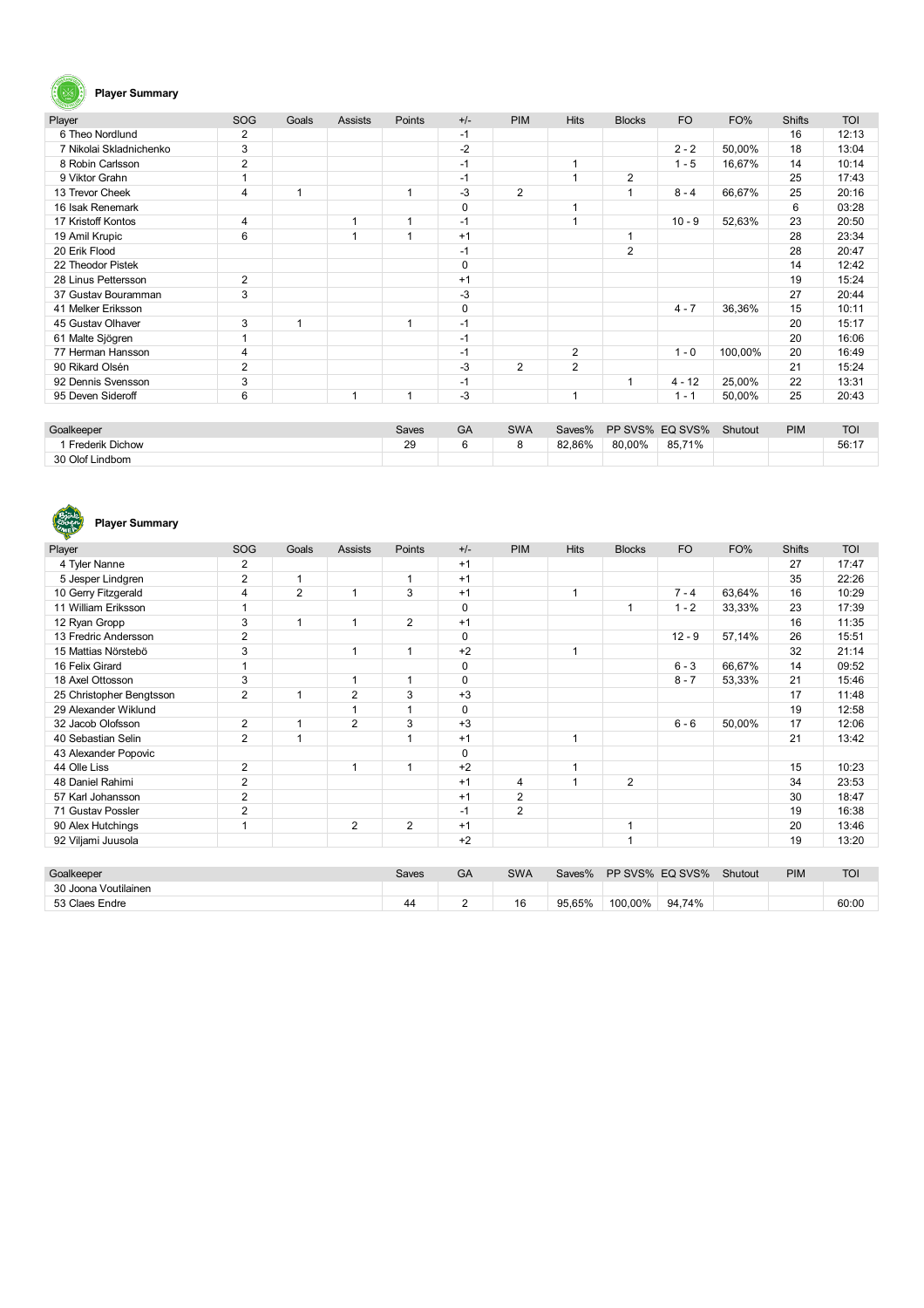

### **Penalty Summary**

| Player          | Penalty          | Time  | Penalty                                            | Player            |
|-----------------|------------------|-------|----------------------------------------------------|-------------------|
|                 |                  | 05:36 | Too many players on the ice (Team Penalty 2<br>min |                   |
|                 |                  | 13:50 | Hooking (2 min)                                    | 57 Karl Johansson |
|                 |                  | 21:55 | Tripping (2 min)                                   | 48 Daniel Rahimi  |
| 90 Rikard Olsén | Tripping (2 min) | 37:30 |                                                    |                   |
|                 |                  | 38:47 | Slashing (2 min)                                   | 48 Daniel Rahimi  |
|                 |                  | 43:18 | Elbowing (2 min)                                   | 71 Gustav Possler |
| 13 Trevor Cheek | Tripping (2 min) | 48:13 |                                                    |                   |

#### **Power Play**

|               | Power Plays | PP%    | <b>PP</b> Goals | <b>PP Shots</b> | Time in PP |
|---------------|-------------|--------|-----------------|-----------------|------------|
| Krietiar      |             | 00,00% |                 |                 | 10:00      |
| IF Riörklöven |             | 50.00% |                 |                 | 02:57      |
|               |             |        |                 |                 |            |

#### **Penalty Killing**

|                  | <b>Box Plays</b> | $PK\%$  | Goals Against | Shots Against | <b>PK Time</b> |
|------------------|------------------|---------|---------------|---------------|----------------|
| Kristianstads IK |                  | 50.00%  |               |               | 02:57          |
| IF Biörklöven    |                  | 100.00% |               |               | 10:00          |

|                 | <b>Faceoffs</b>         |                        |                      |                        |                   |                        |                         |                    |                        |  |  |  |  |
|-----------------|-------------------------|------------------------|----------------------|------------------------|-------------------|------------------------|-------------------------|--------------------|------------------------|--|--|--|--|
|                 | 13 Fredric<br>Andersson | 18 Axel<br>Ottosson    | 32 Jacob<br>Olofsson | 10 Gerry<br>Fitzgerald |                   | 17 Kristoff<br>Kontos  | 92 Dennis<br>Svensson   | 13 Trevor<br>Cheek | 41 Melker<br>Eriksson  |  |  |  |  |
| 17 Kristoff     | $2 - 3$                 | $2 - 1$                | $3 - 1$              | $2 - 3$                | 13 Fredric        | $3 - 2$                | $4 - 3$                 | $0 - 2$            | $2 - 0$                |  |  |  |  |
| Kontos          | $(40,00\%)$             | (66, 67%)              | $(75,00\%)$          | $(40,00\%)$            | Andersson         | $(60,00\%)$            | $(57, 14\%)$            | $(00,00\%)$        | $(100,00\%)$           |  |  |  |  |
| 92 Dennis       | $3 - 4$                 | $1 - 3$                | $0 - 2$              | $0 - 1$                | 18 Axel Ottosson  | $1 - 2$                | $3 - 1$                 | $1 - 3$            | $1 - 1$                |  |  |  |  |
| Svensson        | (42,86%)                | $(25,00\%)$            | $(00,00\%)$          | $(00,00\%)$            |                   | (33, 33%)              | $(75,00\%)$             | $(25,00\%)$        | $(50,00\%)$            |  |  |  |  |
| 13 Trevor Cheek | $2 - 0$<br>$(100,00\%)$ | $3 - 1$<br>$(75,00\%)$ |                      |                        | 32 Jacob Olofsson | $1 - 3$<br>$(25,00\%)$ | $2 - 0$<br>$(100,00\%)$ |                    | $1 - 3$<br>$(25,00\%)$ |  |  |  |  |
| 41 Melker       | $0 - 2$                 | $1 - 1$                | $3 - 1$              | $0 - 3$                | 10 Gerry          | $3 - 2$                | $1 - 0$                 |                    | $3 - 0$                |  |  |  |  |
| Eriksson        | $(00,00\%)$             | $(50,00\%)$            | $(75,00\%)$          | $(00,00\%)$            | Fitzgerald        | $(60,00\%)$            | $(100,00\%)$            |                    | $(100,00\%)$           |  |  |  |  |

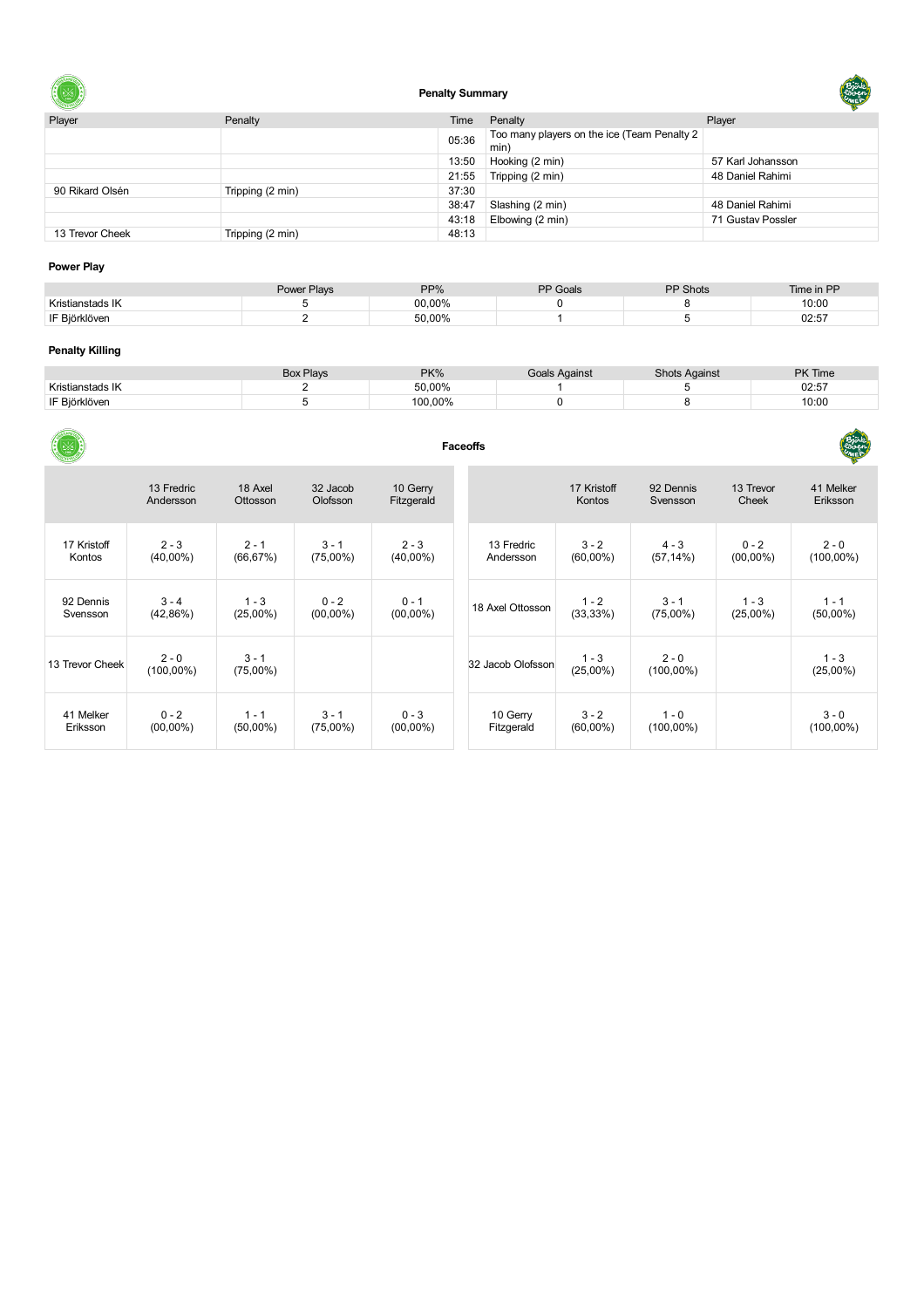



#### **Points**

| 13 Trevor Cheek    |  |  |
|--------------------|--|--|
| 45 Gustav Olhaver  |  |  |
| 17 Kristoff Kontos |  |  |
| 19 Amil Krupic     |  |  |
| 95 Deven Sideroff  |  |  |
|                    |  |  |
|                    |  |  |
|                    |  |  |
|                    |  |  |
|                    |  |  |

| 10 Gerry Fitzgerald      |   |   |
|--------------------------|---|---|
| 25 Christopher Bengtsson |   | 2 |
| 32 Jacob Olofsson        |   |   |
| 12 Ryan Gropp            | 2 |   |
| 90 Alex Hutchings        | 2 | 2 |
| 5 Jesper Lindgren        |   |   |
| 40 Sebastian Selin       |   |   |
| 44 Olle Liss             |   |   |
| 15 Mattias Nörstebö      |   |   |
| 18 Axel Ottosson         |   |   |
|                          |   |   |

#### **Shots**

|                         | SOG | Wide |
|-------------------------|-----|------|
| 19 Amil Krupic          |     |      |
| 95 Deven Sideroff       | 6   |      |
| 13 Trevor Cheek         |     |      |
| 77 Herman Hansson       |     |      |
| 17 Kristoff Kontos      |     |      |
| 45 Gustav Olhaver       | 3   |      |
| 37 Gustav Bouramman     |     | 2    |
| 7 Nikolai Skladnichenko | 3   |      |
| 92 Dennis Svensson      |     |      |
| 28 Linus Pettersson     |     |      |

#### **Shots Wide**

|                     | Wide | SOG |  |
|---------------------|------|-----|--|
| 28 Linus Pettersson |      |     |  |
| 37 Gustav Bouramman |      |     |  |
| 41 Melker Eriksson  |      |     |  |
| 20 Erik Flood       |      |     |  |
| 22 Theodor Pistek   |      |     |  |

#### **PP-Shots**

|                     | PP-SOG | PP-G | <b>PP</b> Wide |
|---------------------|--------|------|----------------|
| 95 Deven Sideroff   |        |      |                |
| 19 Amil Krupic      |        |      |                |
| 37 Gustav Bouramman |        |      |                |
| 17 Kristoff Kontos  |        |      |                |
|                     |        |      |                |

#### **Hits**

|                    | Hits | Pen. minutes |
|--------------------|------|--------------|
| 77 Herman Hansson  |      |              |
| 90 Rikard Olsén    |      |              |
| 8 Robin Carlsson   |      |              |
| 9 Viktor Grahn     |      |              |
| 17 Kristoff Kontos |      |              |

#### **Top +/-**

|                     | +/- |  |
|---------------------|-----|--|
| 19 Amil Krupic      |     |  |
| 28 Linus Pettersson |     |  |
| 41 Melker Eriksson  |     |  |
| 22 Theodor Pistek   |     |  |
| 16 Isak Renemark    |     |  |

#### **Bottom +/-**

| 13 Trevor Cheek         | -3 |  |
|-------------------------|----|--|
| 95 Deven Sideroff       | -3 |  |
| 37 Gustav Bouramman     | -3 |  |
| 90 Rikard Olsén         |    |  |
| 7 Nikolai Skladnichenko |    |  |

|                          | <b>SOG</b> | G | Wide |
|--------------------------|------------|---|------|
| 10 Gerry Fitzgerald      |            | 2 |      |
| 12 Ryan Gropp            | 3          |   |      |
| 15 Mattias Nörstebö      | 3          |   |      |
| 18 Axel Ottosson         | 3          |   |      |
| 5 Jesper Lindgren        | 2          |   | 2    |
| 25 Christopher Bengtsson | 2          |   |      |
| 32 Jacob Olofsson        | 2          |   |      |
| 40 Sebastian Selin       | 2          |   |      |
| 44 Olle Liss             | 2          |   |      |
| 48 Daniel Rahimi         |            |   |      |

|                      | Wide | SOG |  |
|----------------------|------|-----|--|
| 90 Alex Hutchings    |      |     |  |
| 5 Jesper Lindgren    |      |     |  |
| 29 Alexander Wiklund |      |     |  |
| 44 Olle Liss         |      |     |  |
| 48 Daniel Rahimi     |      |     |  |

|                   | PP-SOG | $PP-G$ | PP Wide |
|-------------------|--------|--------|---------|
| 12 Ryan Gropp     |        |        |         |
| 71 Gustav Possler |        |        |         |
| 32 Jacob Olofsson |        |        |         |
|                   |        |        |         |
|                   |        |        |         |

| 10 Gerry Fitzgerald |  |
|---------------------|--|
| 44 Olle Liss        |  |
| 15 Mattias Nörstebö |  |
| 48 Daniel Rahimi    |  |
| 40 Sebastian Selin  |  |

| 25 Christopher Bengtsson |  |  |
|--------------------------|--|--|
| 32 Jacob Olofsson        |  |  |
| 15 Mattias Nörstebö      |  |  |
| 92 Viljami Juusola       |  |  |
| 44 Olle Liss             |  |  |

|                      | +/- |  |
|----------------------|-----|--|
| 71 Gustav Possler    |     |  |
| 11 William Eriksson  |     |  |
| 18 Axel Ottosson     |     |  |
| 13 Fredric Andersson |     |  |
| 16 Felix Girard      |     |  |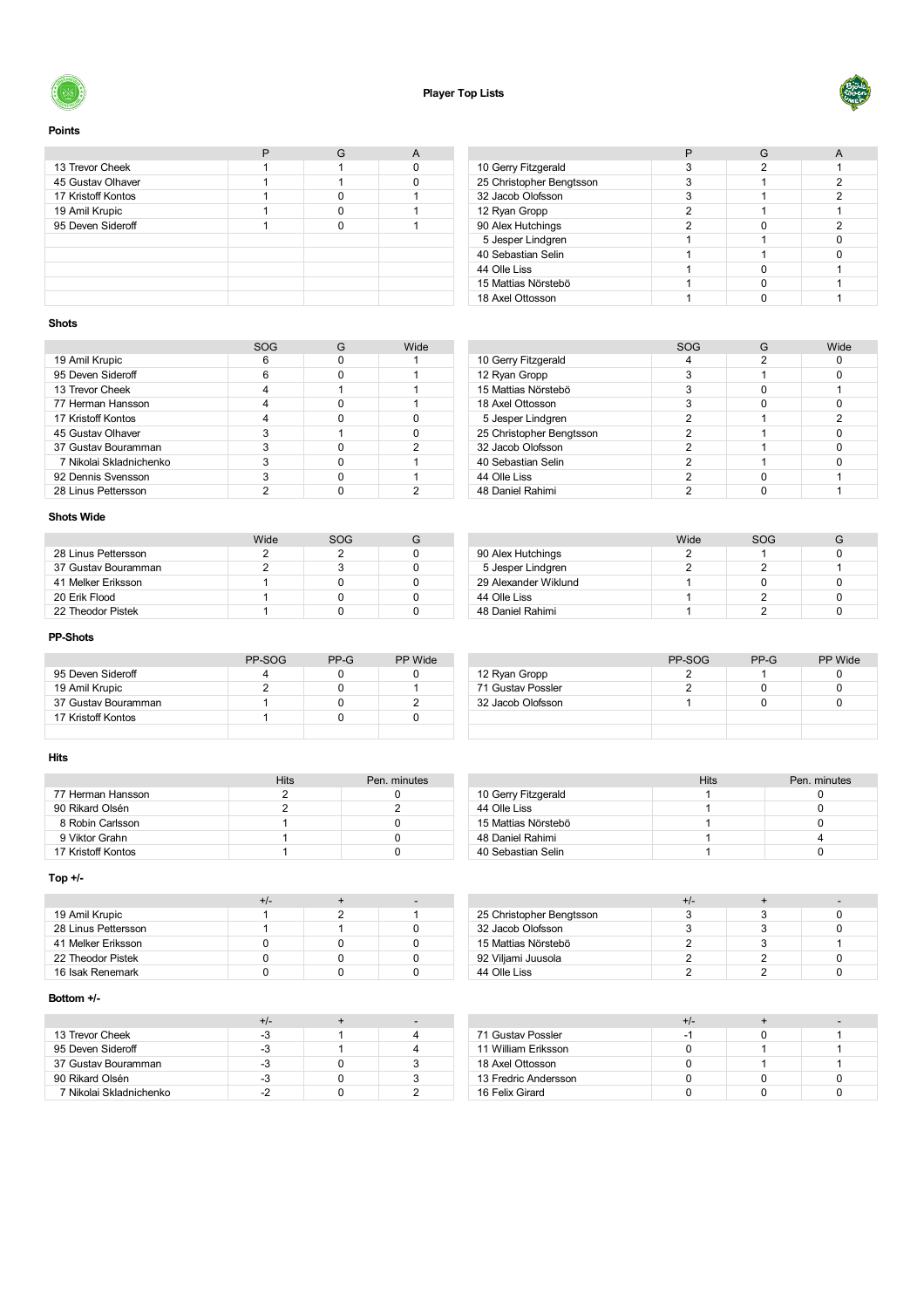



#### **Time On Ice**

|                     | Time on Ice | +/- |
|---------------------|-------------|-----|
| 19 Amil Krupic      | 23:34       | +1  |
| 17 Kristoff Kontos  | 20:50       | -1  |
| 20 Erik Flood       | 20.47       | -1  |
| 37 Gustav Bouramman | 20.44       | -3  |
| 95 Deven Sideroff   | 20:43       | -3  |

#### Time on Ice  $+/-$ <br>23:53  $+1$ 48 Daniel Rahimi 23:53 11.<br>14 23:53 11.<br>14 22:26 11. Jesper Lindgren 22:26 +1 Mattias Nörstebö 21:14 +2 57 Karl Johansson **18:47** +1 4 Tyler Nanne 17:47 +1

#### **Time On Ice PP**

|                     | Time on Ice PP | $PP +/-$ |
|---------------------|----------------|----------|
| 19 Amil Krupic      | 06:12          |          |
| 95 Deven Sideroff   | 06:02          | -1       |
| 17 Kristoff Kontos  | 05:59          |          |
| 28 Linus Pettersson | 05:58          |          |
| 13 Trevor Cheek     | 0.5.49         | -1       |

|                   | Time on Ice PP | $PP +/-$ |
|-------------------|----------------|----------|
| 90 Alex Hutchings | 01:48          |          |
| 5 Jesper Lindgren | 01:48          |          |
| 32 Jacob Olofsson | 01:48          |          |
| 18 Axel Ottosson  | 01:48          |          |
| 71 Gustav Possler | 01:48          |          |

#### **Time On Ice BP**

|                    | Time on Ice BP | $BP +/-$ |
|--------------------|----------------|----------|
| 92 Dennis Svensson | 02.17          |          |
| 8 Robin Carlsson   | 02:03          |          |
| 9 Viktor Grahn     | 01:59          |          |
| 19 Amil Krupic     | 01:25          |          |
| 20 Erik Flood      | 01.19          | -1       |

|                      | Time on Ice BP | $BP +/-$ |
|----------------------|----------------|----------|
| 15 Mattias Nörstebö  | 06.29          | +1       |
| 5 Jesper Lindgren    | 05:48          |          |
| 16 Felix Girard      | 05:30          |          |
| 11 William Eriksson  | 04:33          |          |
| 13 Fredric Andersson | 03:33          |          |

#### **Faceoffs**

|                         | FO%   | Won | Lost |
|-------------------------|-------|-----|------|
| 13 Trevor Cheek         | 66.67 |     |      |
| 17 Kristoff Kontos      | 52.63 | 10  | 9    |
| 7 Nikolai Skladnichenko | 50.00 |     |      |
| 41 Melker Eriksson      | 36.36 |     |      |
| 92 Dennis Svensson      | 25.00 |     |      |

|                      | FO%   | Won | Lost |
|----------------------|-------|-----|------|
| 16 Felix Girard      | 66.67 |     | 3    |
| 10 Gerry Fitzgerald  | 63.64 |     |      |
| 13 Fredric Andersson | 57.14 | 12  | 9    |
| 18 Axel Ottosson     | 53.33 |     |      |
| 32 Jacob Olofsson    | 50.00 |     |      |

#### **Offensive Faceoff %**

|                    | OFO%  | <b>Won</b> | Lost |                     | OFO%   | Won | Lost |
|--------------------|-------|------------|------|---------------------|--------|-----|------|
| 13 Trevor Cheek    | 66,67 |            |      | 10 Gerry Fitzgerald | 100.00 |     |      |
| 17 Kristoff Kontos | 60,00 |            |      | 18 Axel Ottosson    | 71.43  |     |      |
| 92 Dennis Svensson | 33,33 |            |      | 32 Jacob Olofsson   | 66.67  |     |      |
|                    |       |            |      |                     |        |     |      |
|                    |       |            |      |                     |        |     |      |

#### **Defensive Faceoff %**

|                    | DFO%  | Won | Lost |  |
|--------------------|-------|-----|------|--|
| 17 Kristoff Kontos | 42.86 |     |      |  |
| 92 Dennis Svensson | 22.22 |     |      |  |
|                    |       |     |      |  |
|                    |       |     |      |  |
|                    |       |     |      |  |

|                      | DFO%  | Won | Lost |
|----------------------|-------|-----|------|
| 16 Felix Girard      | 66.67 | 6   |      |
| 13 Fredric Andersson | 46,15 | 6   |      |
| 18 Axel Ottosson     | 40.00 |     |      |
|                      |       |     |      |
|                      |       |     |      |

#### **Penalties**

|                 | <b>PIM</b> | Eff. PIM |
|-----------------|------------|----------|
| 13 Trevor Cheek |            |          |
| 90 Rikard Olsén |            |          |
|                 |            |          |
|                 |            |          |
|                 |            |          |

|                   | <b>PIM</b> | Eff. PIM |
|-------------------|------------|----------|
| 48 Daniel Rahimi  |            |          |
| 57 Karl Johansson |            |          |
| 71 Gustav Possler |            |          |
|                   |            |          |
|                   |            |          |

#### **Top PP +/-**

| 37 Gustav Bouramman |  |  |
|---------------------|--|--|
| 8 Robin Carlsson    |  |  |
| 41 Melker Eriksson  |  |  |
| 20 Erik Flood       |  |  |
| 77 Herman Hansson   |  |  |

| 25 Christopher Bengtsson |  |  |
|--------------------------|--|--|
| 10 Gerry Fitzgerald      |  |  |
| 12 Ryan Gropp            |  |  |
| 4 Tyler Nanne            |  |  |
| 29 Alexander Wiklund     |  |  |